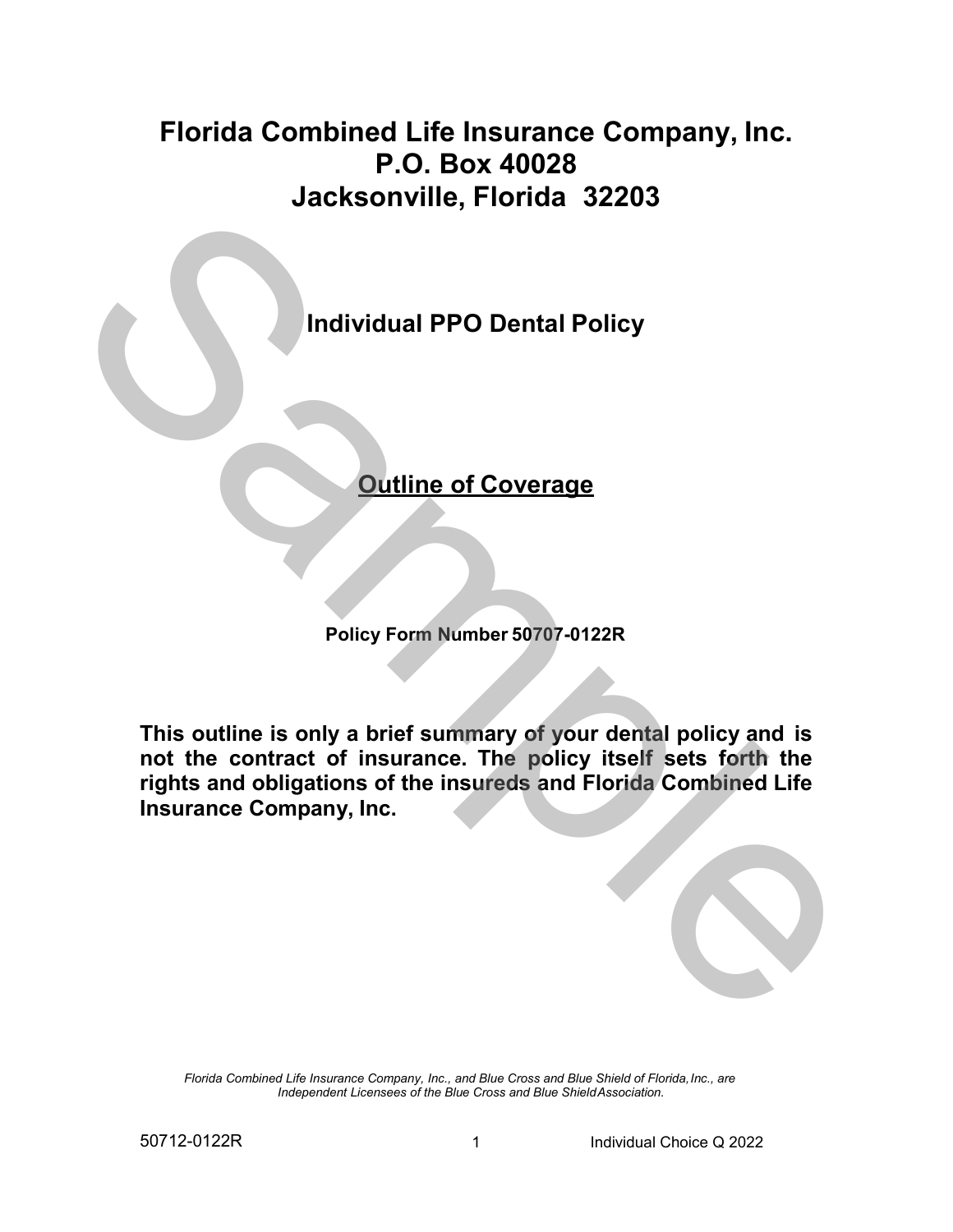## **OUTLINE OF COVERAGE**

Be certain to read your policy thoroughly. This Outline of Coverage is only a brief summary of your policy and is not the contract of insurance. The policy itself sets forth the rights and obligations of the insureds and Florida Combined Life Insurance Company, Inc. (FCL).

If, after examination of your policy, you are not satisfied with any of its termsor conditions, you may return the policy to us within ten (10) days of the delivery date and receive a full refund of all premiums.

FCL agrees to provide to covered individuals the dental insurance benefits specifically provided in this policy, subject to all its terms, conditions,limitations and exclusions.

## **BENEFITS**

**DEDUCTIBLE**: \$50 per person per calendar year for Basic and Major Services. Does not apply to Preventive Services.

#### **MAXIMUM PEDIATRIC BENEFIT:** Unlimited

LISTED BELOW IS ONLY A BRIEF SUMMARY OF YOUR DENTAL COVERAGE. PLEASE REFER TO THE POLICY FOR A COMPLETE DESCRIPTION OF BENEFITS, LIMITATIONS AND EXCLUSIONS. Lie Insulance Company, inc. (FCL)<br>
1. after examination of your menosity you are not satisfied with any of its terms of<br>
conditions, you may return the policy to us within ten (10) days of the delivery<br>
date and neceive a

## **COVERED SERVICES:**

- − Exams
- − Cleanings
- − X-rays
- − Fluoride treatment (Pediatric only)
- − Sealants (Pediatric only)
- − Fillings; amalgam (silver) and composite (white)
- − Space Maintainers (Pediatric only)
- − Extractions
- − Endodontics (root canal)
- − Oral Surgery
- − General anesthesia
- − Periodontal (gum) treatment
- − Initial insertion, replacement and repairs to Crowns, Bridges,Partials and **Dentures**

## **LIMITATIONS:**

− Two per year - Exams, Cleanings (routine or periodontal),pediatric fluoride treatment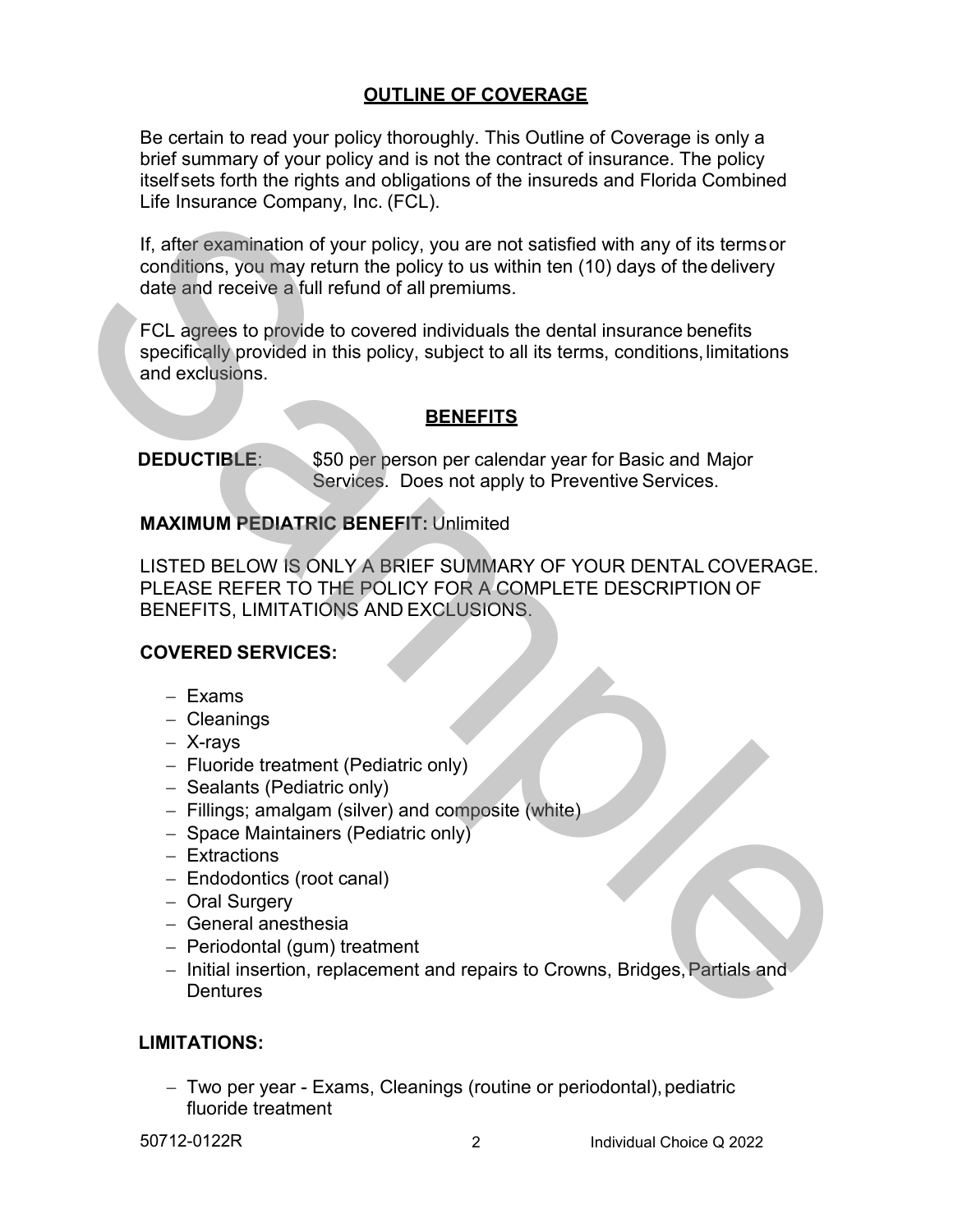- − Two per year Bitewing x-rays Pediatric
- − One per 24 months Periodontal Scaling
- − One per 60 months Complete mouth or Panoramic x-rays
- − Periodontal Services limited to age 18 or older

# **EXCLUSIONS:**

- Charges for replacement of any teeth missing prior to an insured's effective date of coverage
- − Services or supplies which are not medically necessary
- − Services provided by a family member
- − Cosmetic services
- − Charges for broken appointments
- − Services related to treatment of temporomandibular joint (TMJ)
- − Services for which the insured incurs no charge
- − Procedures necessary to alter vertical dimension
- − Local anesthesia billed separately
- − Any service payable under a Covered Person's health policy
- − Services not listed in this policy
- − Charges for a more expensive service
- − Services rendered before effective date of coverage or after termination of coverage, except as provided under "Extension of Benefits"
- − Charges for sterilization
- − Denture replacement necessary due to loss or theft
- − Duplicate or temporary denture, crown or bridge
- − Labial Veneers
- − General anesthesia and intravenous sedation for patient management
- − Charges for nitrous oxide
- − Prescribed drugs or premedication
- − Charge for oral hygiene or diet instruction
- − Cosmetic Pediatric Orthodontia Services

**PEDIATRIC BENEFITS**: Benefits available for covered persons who have not attained the age of 19.

**RIGHTS OF CANCELLATION**: FCL may terminate the policy at the end of an insurance month, provided we give you forty-five (45) days' advance written notice informing you of the reason(s) why coverage is terminated and the date your coverage will end. If we fail to provide the forty-five (45) day advance written notice, the coverage will remain in effect at the existing rates until fortyfive (45) days after the notice was mailed. However, if termination is due to non-payment of premium, the policy may be cancelled following ten (10) days' advance written notice. Changes for replacement of any teeth missing prior to an insured's<br>
directive date of coverage<br>
Services a souplies which are not medically necessary<br>
Services a souplied by a family member<br>
- Changes for broken appointmen